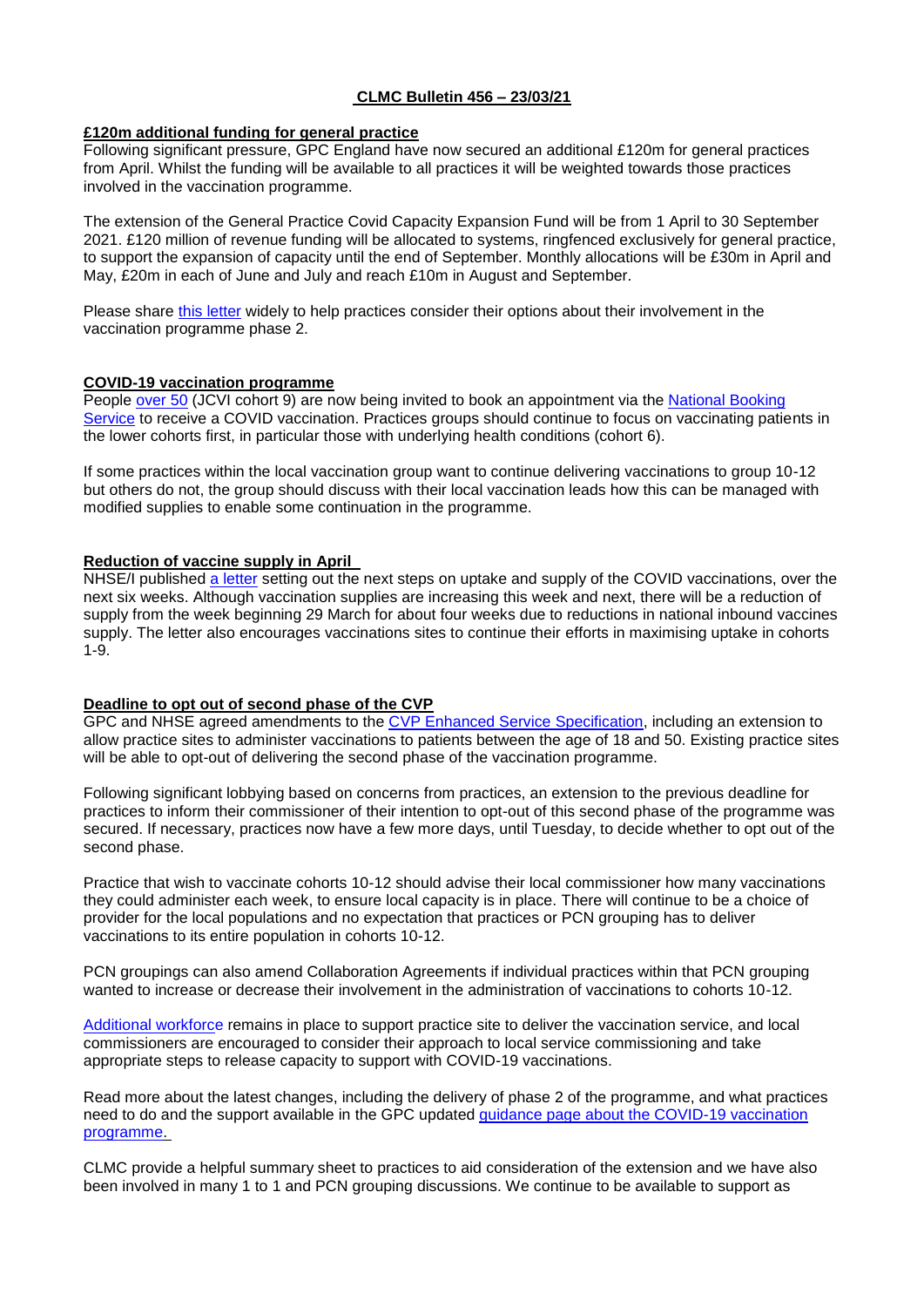needed as we appreciate the all or nothing approach NHSE has taken with this is quite divisive and is causing much unneeded additional stress and tension.

## **MHRA confirms that people should continue to receive the AstraZeneca vaccine**

The [MHRA made a statement](https://www.gov.uk/government/news/uk-regulator-confirms-that-people-should-continue-to-receive-the-covid-19-vaccine-astrazeneca) confirming that the available evidence does not suggest that venous thromboembolism is caused by COVID-19 Vaccine AstraZeneca. This follows a detailed review of report cases as well as data from hospital admissions and GP records. The MHRA's advice remains that the benefits of the vaccines against COVID-19 continue to outweigh any risks and that the public should continue to get their vaccine when invited to do so.

### **Vaccine dose data**

Over [25 million people in the UK](https://coronavirus.data.gov.uk/details/vaccinations) have now received their first dose of the COVID-19 vaccine, and the latest [data report](https://www.england.nhs.uk/statistics/statistical-work-areas/covid-19-vaccinations/) shows that as of 18 March 23.2 million doses of the COVID-19 vaccine have been given in England.

### **Ongoing support for general practice**

GPC have continued to encourage NHSE/I to maintain the vital ongoing support for practices from April onward, with a renewed call for ongoing income protection for QOF, DESs/LESs and other contract elements. GPC are pleased, as highlighted above, to have secured the continuation of funding (£30m per month since November 2020) to support practices to continue with their pandemic response.

Without these protections and support, many practices are telling us they may no longer be able to deliver the vaccination programme, let alone take on the second phase (for patients in cohorts 10-12).

GPC also believe CCGs should maintain income protection arrangements for local enhanced service and other local schemes. This is crucially important to enable practices to continue with the successful delivery of this nationally important vaccination programme.

GPC, therefore, hope that CCGs will do all they can to support practices in this way for the coming months.

Within Tees, the CCG is supporting practices with the protection of the GP LIS chapter 1 elements, encouraging practices to focus on the appropriate clinical need aspects, and have agreed to flexibility in extended hours usage to support the Covid vaccination programme as well as continuing to support in hours with the 'repurposing' of improved access. All arrangements are agreed for quarter 1 only but the CCG will review on a quarterly basis in order to continue to best support practices.

### **Shielding for clinically extremely vulnerable to end**

It has been announced that clinically extremely vulnerable (CEV) people in England will no longer need to [shield from 1 April 2021.](http://email.dhsc-mail.co.uk/c/eJxdUE1vgzAM_TVwCyIEGBw4dGVo2rW3XSI3MZA1HyiE0v37pVLXSZMt2X5Pfv6QHbycU9UVeUFzRhta5rSqM5od-mHoy9dmaMq3Y0_bpMzlvApiQOlMuGy7pHNXiwrHNq-KBlGUzVg3LbaMiZdKVOe8lqnu5hCWNWGHpBii7_ueTe4au2MRE_TWoA2xsLivMayzQi2VnQjIqxJIRudJmJEIrawSoPU3wVvwaDBm101b9HDWSIIja3ALGb0zBBavdMKGfSGx7aKsxFvC-iIp6i0YLsAsoCYboeNTlj9l-Z8sf-7Dt0VCwF8FZ8N9b9b_e8qDNyjVZiKNd-oBrm7zAiPY4wI-3A_nbuTvCDrMHKzkJycUaH4Ej6nvRvAwf4FB1PH702OISUN3ulEFn_1HUhyRVSJvz9HKCpuRUsqaEaryB41-oVA)

The Department of Health and Social Care are writing to CEV patients informing them of this and that they can begin to follow the national restrictions alongside the rest of the population. However, the letter does advise to continue to take extra precautions to keep themselves safe, even after they receive both doses of the COVID-19 vaccine.

Practices are reminded to continue to add and remove patients, as appropriate, from the Shielded Patient List, as it may be necessary to identify this cohort in the future. Information on how to do so is available on the [NHS Digital website.](https://digital.nhs.uk/coronavirus/shielded-patient-list/guidance-for-general-practice)

# **VAT removal for primary care**

GPC have written this [letter](https://www.clevelandlmc.org.uk/website/IGP367/files/BMA.pdf) to the Financial Secretary to the Treasury, Jesse Norman MP, about VAT removal for primary care, following the consultation on [VAT and the Public Sector: Reform to VAT refund rules](https://www.gov.uk/government/publications/vat-and-the-public-sector-reform-to-vat-refund-rules) published last year.

GPC called on the Financial Secretary, whose ministerial portfolio includes VAT, to make costs for patient facing services exempt for practices and PCNs, and, also, emphasised that this approach would allow practices and Primary Care Networks to use the 20% VAT normally spent on hiring practice staff to instead directly support patient services.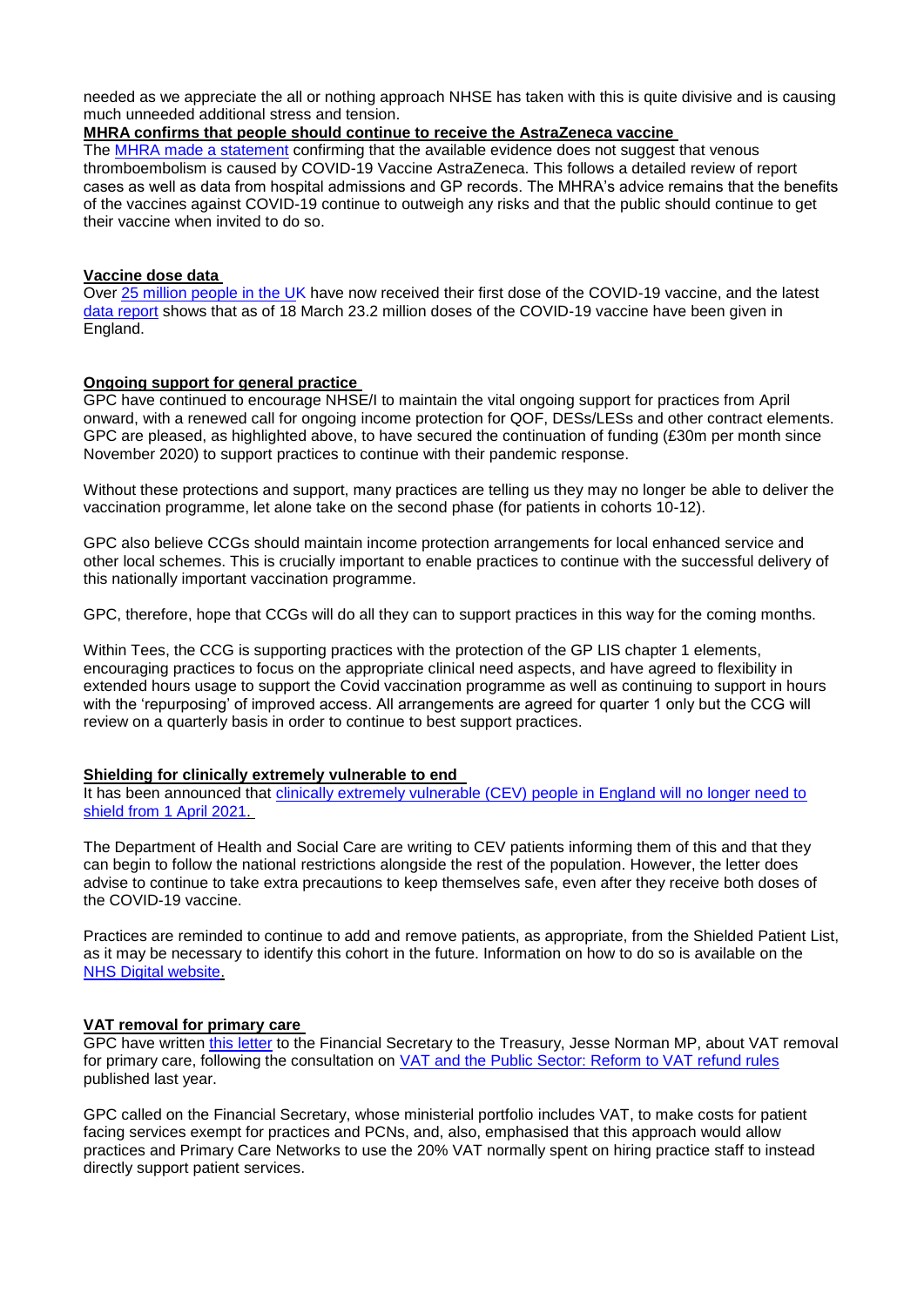## **General Medical Services (GMS) Ready Reckoner 2021/22**

GPC have been working with NHSE/I on the production of a [ready reckoner](https://www.england.nhs.uk/publication/general-medical-services-gms-ready-reckoner-2021-22/) which has now been published and is intended to provide an indication of the changes in income streams that may affect a GMS practice and primary care network (PCN) from 1 April 2021.

### **Implementing the 2021/22 GP contract changes to personal medical services and alternative provider medical services contracts**

NHSE/I have published [this document](https://www.england.nhs.uk/publication/implementing-the-2021-22-gp-contract-changes-to-personal-medical-services-and-alternative-provider-medical-services-contracts/) which sets out the approach to the funding changes that will apply to Personal Medical Services (PMS) and Alternative Provider Medical Services (APMS) contracts.

Commissioners will update local PMS and APMS contracts as soon as possible, applying the funding changes identified in this guidance with effect from 1 April 2021.

# **Overworked doctors must be allowed to rest and recover so we can keep patients safe, BMA warns**

Doctors must be allowed to rest and recuperate from the exhaustion of working throughout the pandemic if we want to have safe patient care in the future.

In a new report, *Rest, recover, restore: Getting UK health services back on track*, the BMA argues that the pandemic has left the health service running on empty, with staff burnt out, disillusioned, and even considering leaving the NHS as a result of the intense pressures and stress of the past year. The report points out that pushing doctors to 'get the NHS back to normal', without giving them the respite and support they need, will not only result in increasingly high absence rates and staff reducing their hours, but also threaten patient care and safety.

Against a backdrop of current workforce shortages, patient demand outstripping staffing levels, and tens of thousands of clinical and non-clinical vacancies in hospitals and a shortage of GPs, the need for a strong and healthy workforce is obvious. As a result, the BMA has set out a series of recommendations to UK Governments to ensure that services resume safely for both staff and patients, including:

- 1. All Governments and system leaders across the UK to have an honest conversation with the public about the need for a realistic approach to restoring non-Covid care, and support for systems to tackle the backlog.
- 2. Health, safety, and mental wellbeing of the workforce to remain a top priority.
- 3. Additional resourcing to help tackle the backlog.
- 4. Measures to expand system capacity.
- 5. Measures to expand the workforce and retain existing staff.

The report and press statement can be found [here.](https://www.bma.org.uk/bma-media-centre/overworked-doctors-must-be-allowed-to-rest-and-recover-so-we-can-keep-patients-safe-bma-warns)

### **Weekly COVID-19 data update**

The BMA's Health Policy team has started producing a weekly summary of key data on various aspects of the pandemic. The data is from external published sources (with links to the relevant data/study) and can be shared. The latest summary is [here.](https://www.clevelandlmc.org.uk/website/IGP367/files/Weekly%20Covid-19%20data%20update.pptx)

# **Medicine Delivery Service**

A Community Pharmacy Home Delivery Service during the COVID-19 outbreak was originally commissioned throughout England from community pharmacies (and a similar service from dispensing doctors) on 10 April 2020 to ensure delivery of medicines to eligible patients who should not present in the pharmacy. This service may continue to be commissioned as necessary nationally or for patients living in local outbreak areas. Read more [here,](https://www.england.nhs.uk/coronavirus/publication/preparedness-letters-for-community-pharmacy/) including the revised Service Specifications.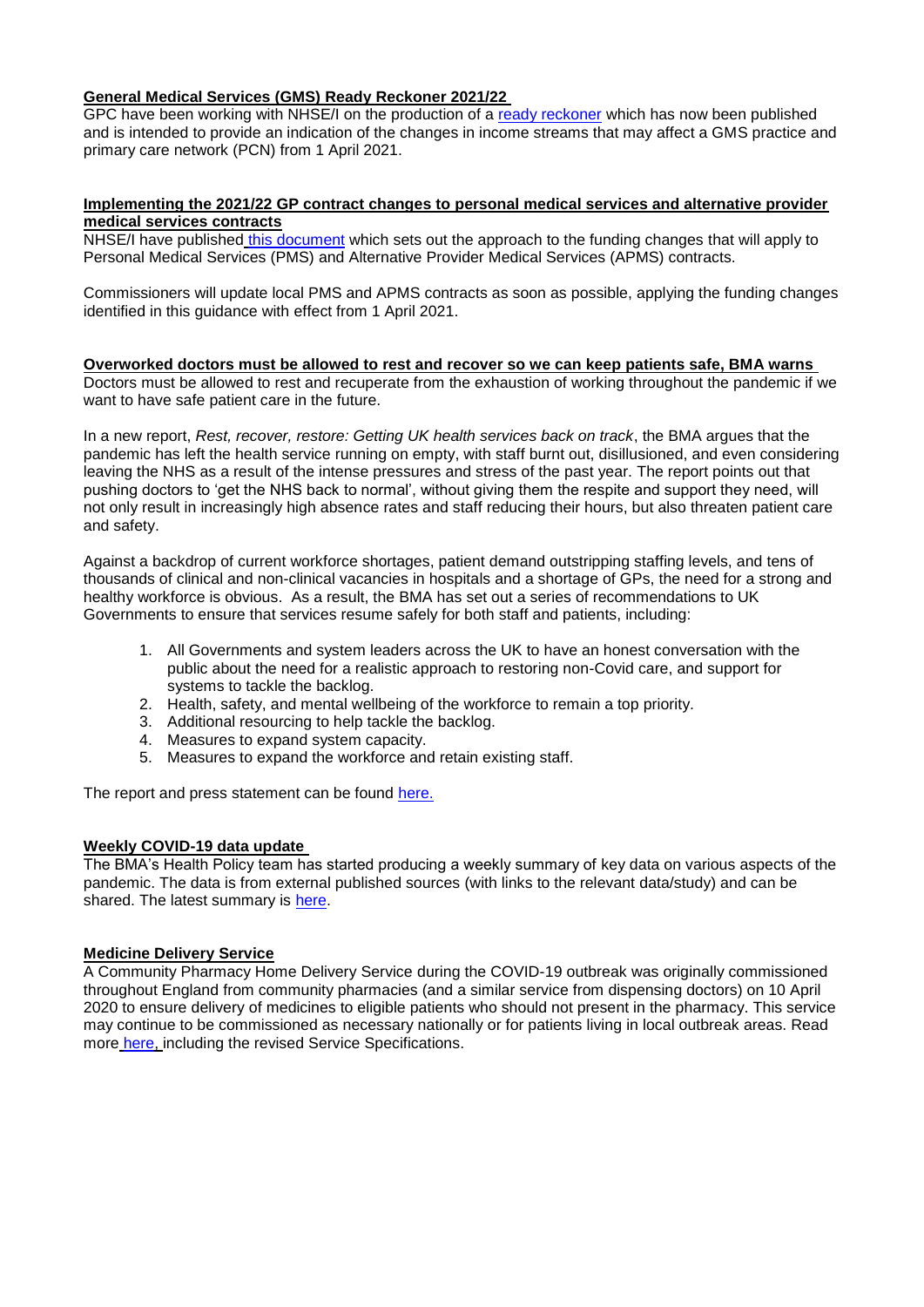# **Webinar: BMA Law, New GP Partners – What To Consider**

As always we do not recommend any particular professional organisations and cannot vouch for this webinar but given the increase of questions we have been receiving about partners and partnership agreements we wanted to bring this webinar to your attention. A sound partnership agreement is vital in general practice and we continue to stress the importance of have a current, signed agreement. This includes reviewing and updating the agreement each time a partner leaves or joins your practice.

In this 45-minute webinar on Tuesday 30 March  $(1 - 2pm)$  with BMA Law solicitors will take you through the key things for GPs to think about when joining a partnership, and what practices need to do when bringing on a new GP partner. They will discuss various topics including mutual assessment periods, profit sharing, and the New to Partnerships Payment Scheme. There will also be 15 minutes at the end to address any question you may have.

You may also find this BMA Law [guidance](https://bmalaw.co.uk/resource/when-should-you-review-your-partnership-agreement/) useful for some information on when you should review your partnership agreement.

### **Training opportunity through Primary Care Training Hub: Video Group Consultations**

The Primary Care Training Hub have sourced some Video Group Consultation training for your SPLW or Care Coordinator and a clinical member of staff per PCN. Information was circulated by Cat last week but please see the information again below. if you have not had the opportunity to respond or would like more details please contact Cat on 07436248950 or [catrina.lowe@nhs.net](mailto:catrina.lowe@nhs.net) as soon as possible.

*Primary care teams have to find innovative new ways of delivering routine care in general practice that simultaneously save time and improve quality.*

*As you may or may not know, Video Group consultations have the potential to play a major role in transforming primary care. Well-run group consultations can improve outcomes for patients, help resolve the time pressures facing busy, backlogged clinicians and bring back some joy to the practice of primary care medicine. For all these reasons, expect to see group consultations playing an increasingly important role in the delivery of high quality, efficient and cost-effective mainstream primary care in the future.*

*Given the recent release of the amended QOF guidance this will be extremely beneficial in hitting those larger target groups.*

*I* would really appreciate it if you could forward me a name of your nominated Clinician and Social *Prescribing Link Worker as soon as possible for us to start the ball rolling.*

*Once we have received those names, the trainers will be tailoring the training package based on the requirements of the clinicians or SPLW's.*

# **Webinars: Circulated by the Primary Care Training Hub and provided by Nuffield Health**

**Weds 24 March: 6.30pm – Transgender Awareness** (guest speaker Ellie Lowther) Guidance & Advice will be given on the administrative challenges within a GP surgery setting for patients identifying as trans, support groups for patients at all stages of their LGBTQ journey and variances between gender dysphoria and sexuality.

**Weds 14 April: 6.30pm – Emergency Contraception Update** (guest speaker Dr Anagha Nadgir) Includes the management of heavy menstrual bleeding & abnormalities in Primary Care

**Tues 20 April: 6.30pm – Protecting your Practice from Cyber Attacks** (Cleveland Police Cyber Protection Unit)

Cyber crime is up 46%. The Cyber Protection Unit at Cleveland Police have designed a session suitable for GPs, Practice Managers & Pharmacies, covering the basics of a cyber attack, how hackers get in to systems and the importance of knowing how to protect the organisations for whom we work

Please send all RSVPs to [tees.events@nuffieldhealth.com](mailto:tees.events@nuffieldhealth.com)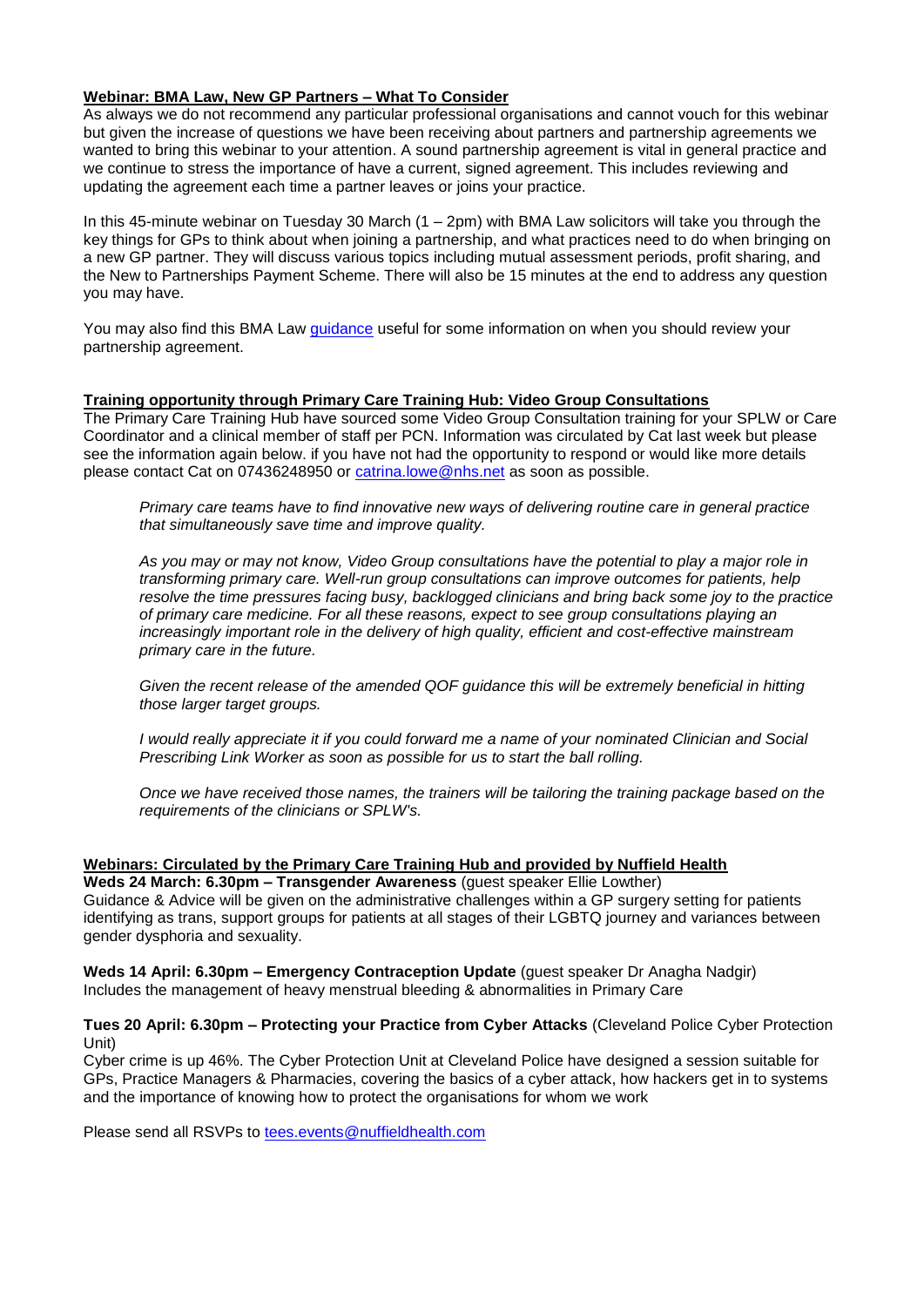# **NHS Digital Research Session Request – NWRS (National Workforce Reporting System)**

NHS Digital is currently carrying out research focused on improving the NWRS and wishes to engage with users to understand current experiences and potential opportunities. The workforce data GP practices and PCNs share via the NWRS is absolutely essential to ensuring there is an accurate national primary care workforce picture, prudent workforce planning can take place and General Practice can ultimately recruit sufficient and safe levels of staffing. NHS Digital staff would like to speak to people who use NWRS in both practices and Primary Care Networks.

Participants would be asked to join a Microsoft Teams meeting for 30-60 minutes and tell NHS Digital colleagues about your job, work practices and what that entails in relation to NWRS. They would also find it helpful if you could share your screen, and talk them through how you use NWRS and comment on some design ideas they have.

There will be two NHS Digital staff on the call with you: a User Researcher and a Designer. They are ready to speak to willing participants now, so we urge willing GP practice and PCN staff to get in touch and assist NHS Digital with this vital research via [Katherine.tyte@nhs.net](mailto:Katherine.tyte@nhs.net)

### **Mental health and wellbeing – looking after you and your practice team**

**GP appraisal leads and GP tutors offer of telephone support conversations** remain for any GP who feels they would like to talk through any aspect of their professional/personal life that has been affected by Covid. To organise a telephone support conversation, either with the appraisal lead or with a GP tutor, please contact the appraisal team, or email [di.jelley@nhs.net](mailto:di.jelley@nhs.net)

**Crisis Coaching & Mentoring:** Coaching and [mentoring sessions are available now](https://nhs.us5.list-manage.com/track/click?u=2bb00c8eecef5a74724810a2d&id=5697e08ec5&e=1f76f620d3) for all NHS and Health and Social Care leaders. Delivered by The Centre for Army Leadership and Meyler Campbell Coaching, these sessions are designed to support with the huge pressure on the ability of the NHS to deliver safe, high-quality care, sharpen focus on meeting the core needs of staff, ensuring wellbeing and sustained motivation to deal with this rapidly changing situation. The intervention will give leaders an understanding of crisis leadership that goes beyond what is necessary, and focused on engagement and motivation through Covid19. Further information and how to register [see link here](https://people.nhs.uk/support-for-leaders/coaching-and-mentoring-for-leaders/)

CLMC continue to [offer wellbeing services via](https://www.clevelandlmc.org.uk/page1.aspx?p=20&t=2) **Validium for ALL working in general practice** within Tees (including locums). We understand that a number of staff have accessed this confidential service and it has been well received.

The BMA's report on the [mental health and wellbeing of the medical workforce](https://www.bma.org.uk/advice-and-support/nhs-delivery-and-workforce/mental-health-of-doctors-and-medical-students/improving-the-mental-wellbeing-of-doctors-and-medical-students) which sets out ten recommendations to be addressed to protect staff during the pandemic and in the future. The BMA continues to offer **[wellbeing services](https://www.bma.org.uk/advice-and-support/your-wellbeing#wellbeing-support-services) and confidential 24/7 counselling and peer support** for all doctors and medical students, as well as their partners and dependents, on 0330 123 1245. For hard copies of the Wellbeing [poster,](https://www.bma.org.uk/media/2217/bma-wellbeing-covid-19-poster.pdf) please email [wellbeingsupport@bma.org.uk](mailto:wellbeingsupport@bma.org.uk)

There is also a wealth of NHSE provided [support available](https://people.nhs.uk/help/) to you and your team including a **wellbeing support helpline, a 24/7 text alternative, [peer to peer, team and personal resilience support,](https://people.nhs.uk/all-guides/) free mindfulness apps and the [#LookingAfterYouToo coaching offer.](https://people.nhs.uk/lookingafteryoutoo/)**

NHSEI have recently developed a new [communications toolkit](https://www.clevelandlmc.org.uk/website/IGP367/files/looking.pdf) and resources to help promote their offers to the workforce. The toolkit has an overview of each offer, including bulletin, email and social media copy, and links to some case studies and posters. You can also follow this link [Primary Care Coaching –](https://drive.google.com/file/d/1K6XIsYTDuQDLymBcUUcc0u7X0iQfd4kO/view?usp=sharing) Link to Assets to a range of resources, including social media assets, a video, PDF case studies and posters, website and email banners.

### **[BMA COVID-19 guidance](https://www.bma.org.uk/advice-and-support/covid-19)**

The BMA [COVID-19 toolkit for GPs and practices](https://www.bma.org.uk/advice-and-support/covid-19/practical-guidance/covid-19-toolkit-for-gps-and-gp-practices) includes updates in the COVID-19 vaccination programme section and protecting clinically extremely vulnerable (CEV) patients section. There is also guidance on the following topics:

- [Model terms of engagement for a GP providing temporary COVID-19 services](https://www.bma.org.uk/advice-and-support/covid-19/your-contract/covid-19-model-terms-for-gps)
- [Terms and conditions for sessional GPs](https://www.bma.org.uk/advice-and-support/covid-19/your-contract/covid-19-your-terms-and-conditions/your-terms-and-conditions-sessional-gps)
- [Risk assessments](https://www.bma.org.uk/advice-and-support/covid-19/your-health/covid-19-risk-assessment)